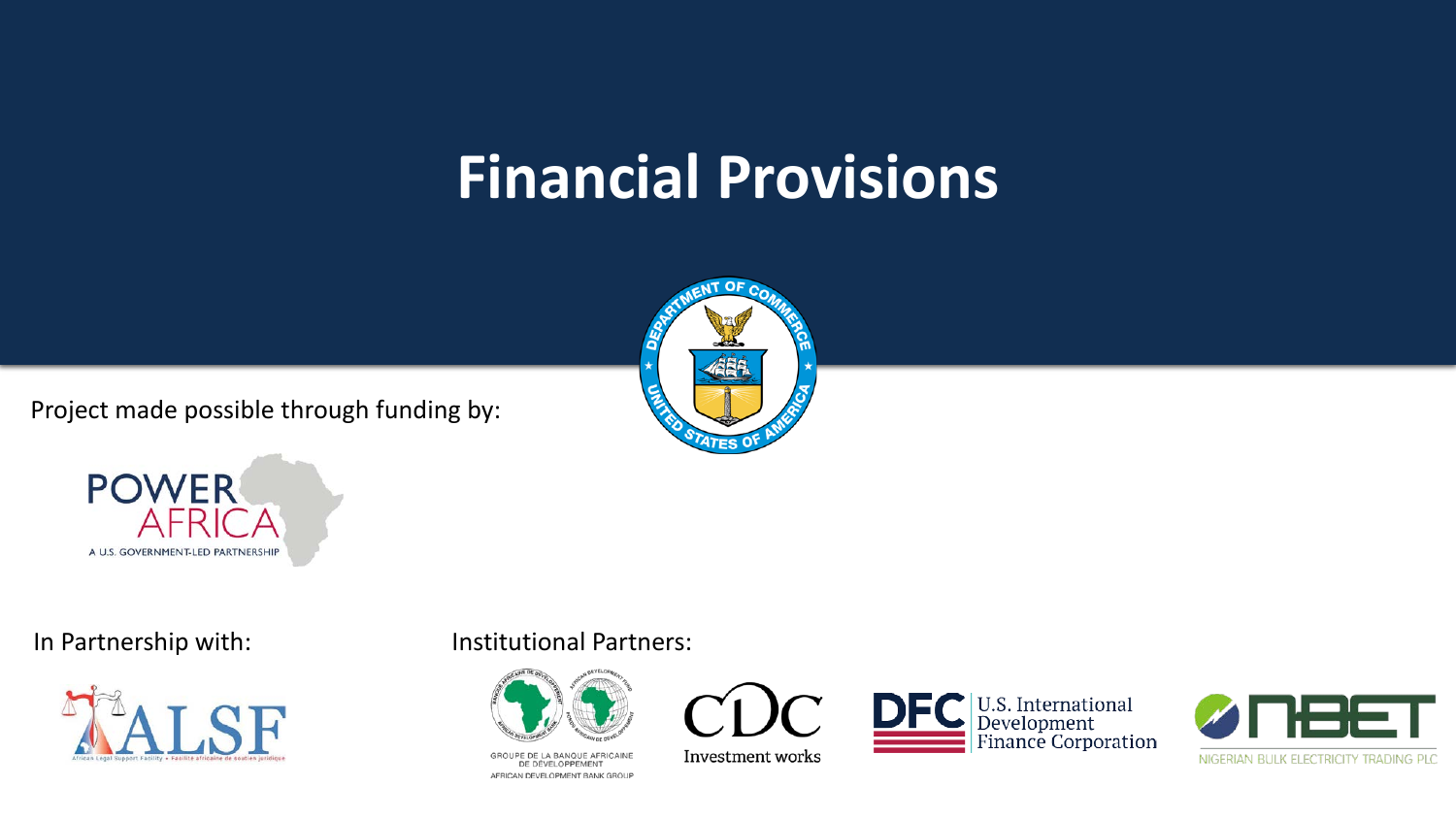# KEY QUESTIONS FOR FINANCIAL PROVISIONS

- **How much power is being purchased?**
- **At what price?**
- **When is the payment due?**

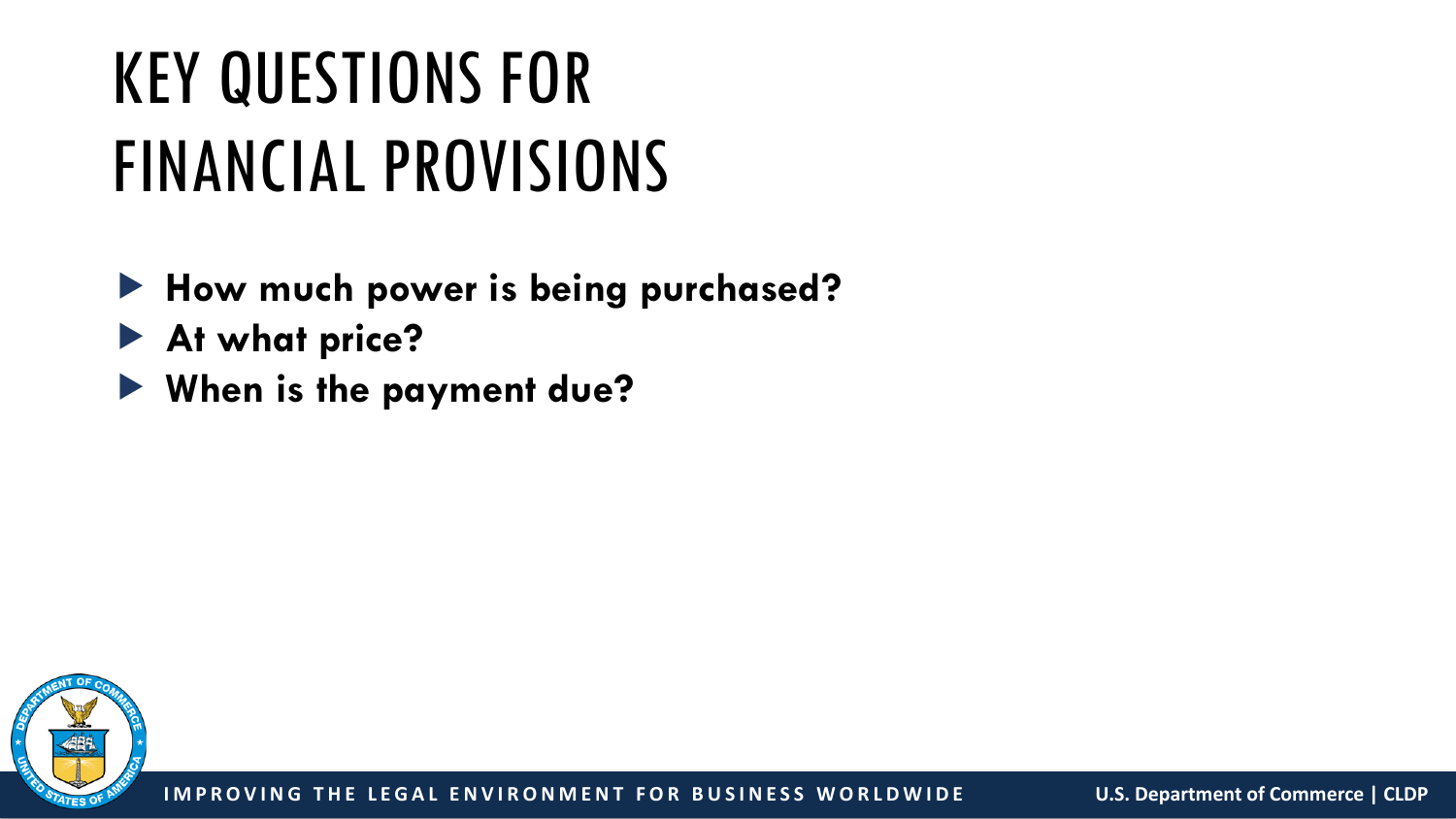# TARIFF STRUCTURE

### **What are they?**

The *tariff* is the amount of money the offtaker will pay to the project company each month. It contains:

- the actual price paid by the offtaker to the project company for capacity made available or energy generated
- The currency unit used
- A broader set of terms and conditions that surround the price
- Different tariff structures are used for dispatchable and non-dispatchable technologies

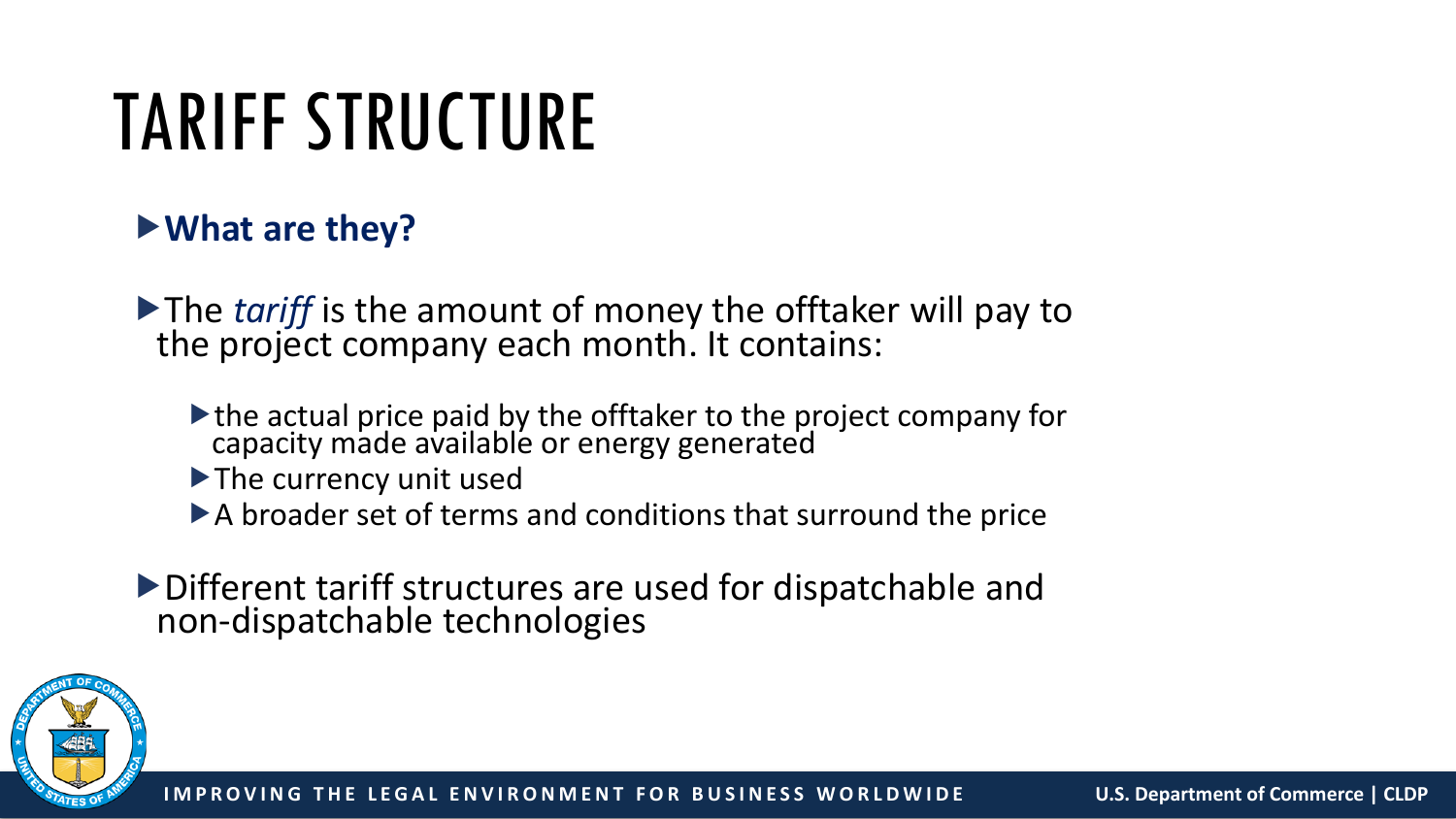

#### DISPATCHABLE VS. NON-DISPATCHABLE TECHNOLOGIES

- *Dispatchable* technologies are those that can be dispatched by the offtaker
	- $\blacktriangleright$  The offtaker instructs the project company to generate a specific quantity of energy
- *Non-dispatchable* technologies are those that cannot be dispatched by the offtaker
	- $\blacktriangleright$  They're fed into the network as and when available

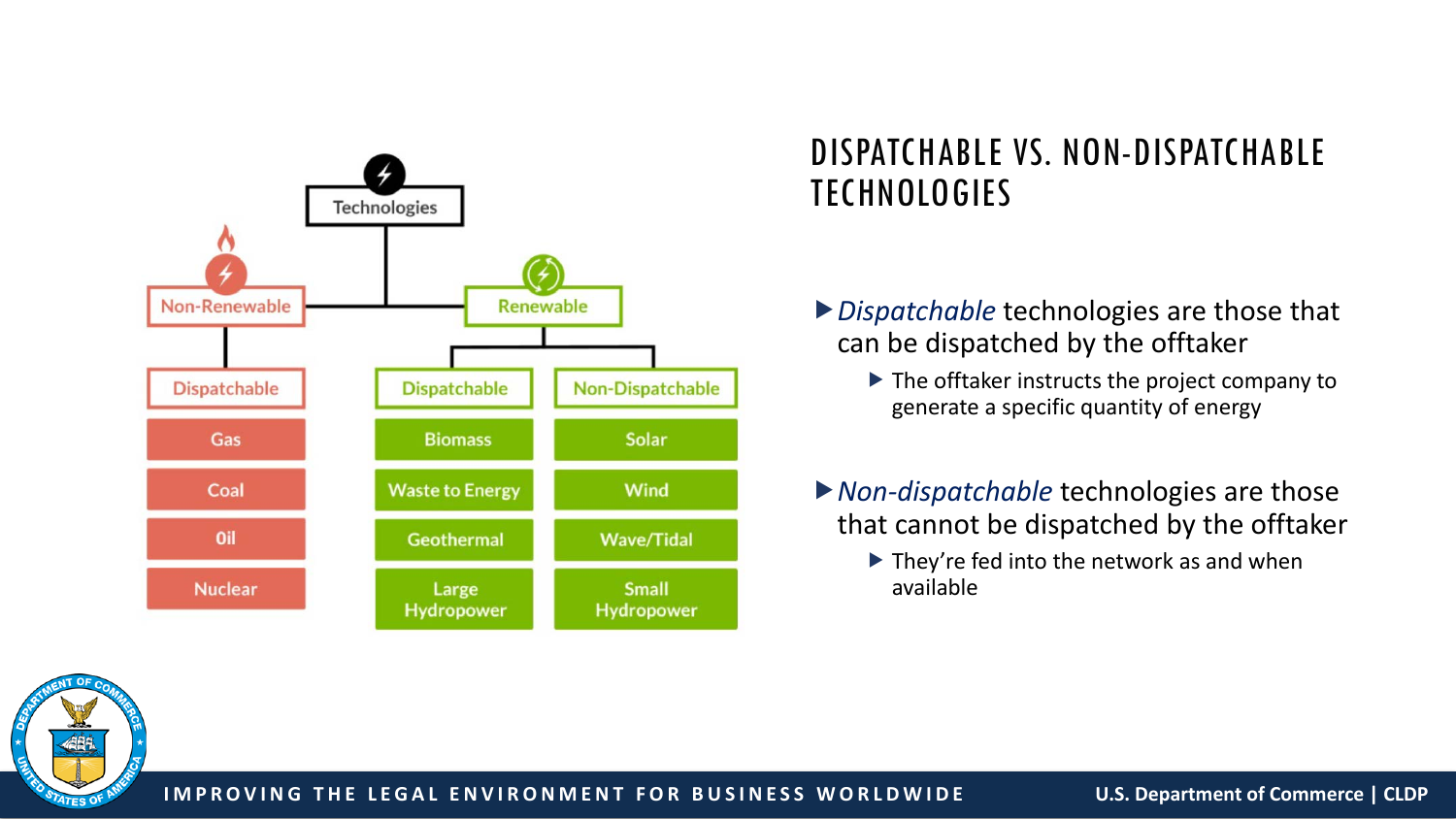## TARIFF STRUCTURE

Non-Dispatchable Technologies

- Energy-only tariffs that are stated in currency per kWh/MWh
- The principle of deemed energy applies from scheduled COD

#### Dispatchable Technologies

Usually structured as **capacity-based** tariffs, which include:

- A capacity charge for the capacity of the power plant that is made available to the offtaker
- An energy charge for the energy that is dispatched by and delivered to the offtaker

•May be held to take-or-pay clauses in long-term fuel supply agreements

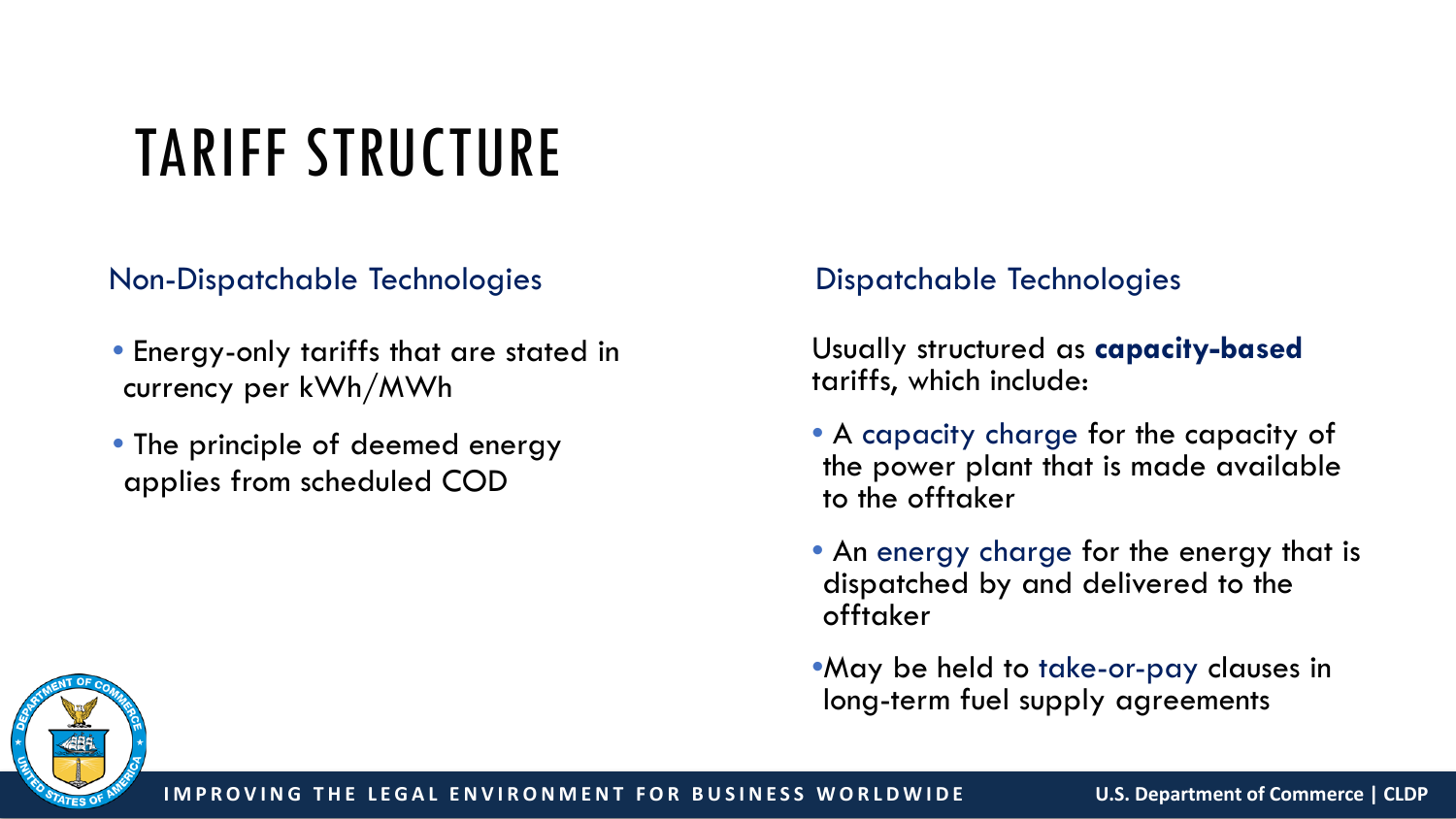## FEED-IN TARIFFS

#### What are FITs?

- A tariff commonly used to incentivize the production of renewable energy
- It is a *fixed* tariff, possibly differentiated by technology
- If the provides *certainty* on 3 key terms for the producer:
	- Guaranteed access to the grid
	- Subsidized energy price
	- Long-term PPA

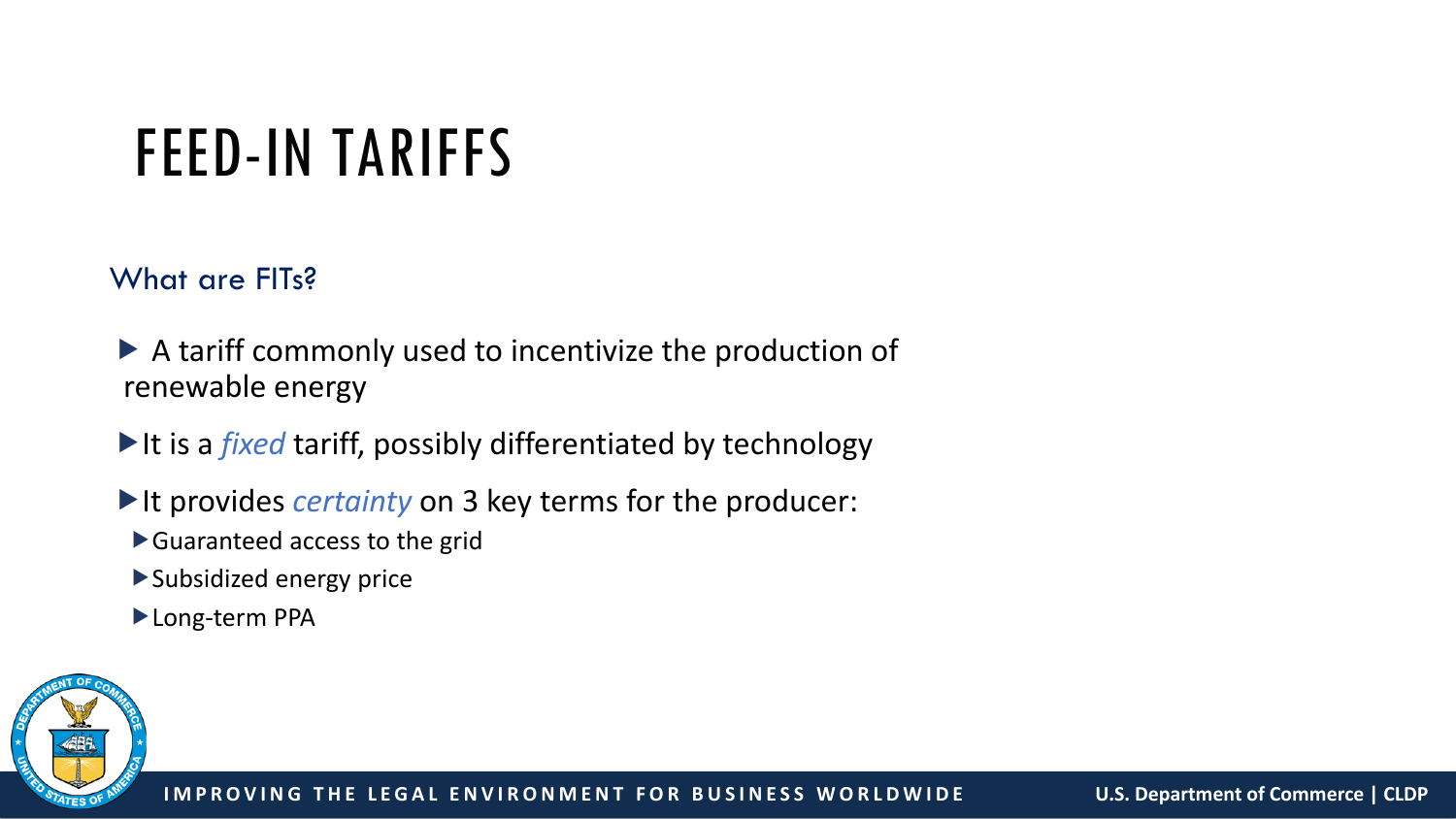# REFINANCING

### **Why Refinancing?**

A project company may seek to *refinance* its loans to:

- ▶ Reduce the cost of debt (and increase equity returns)
- Reduce foreign exchange risk
- As a result, the offtaker could benefit from tariff reductions and cost savings for local electricity consumers

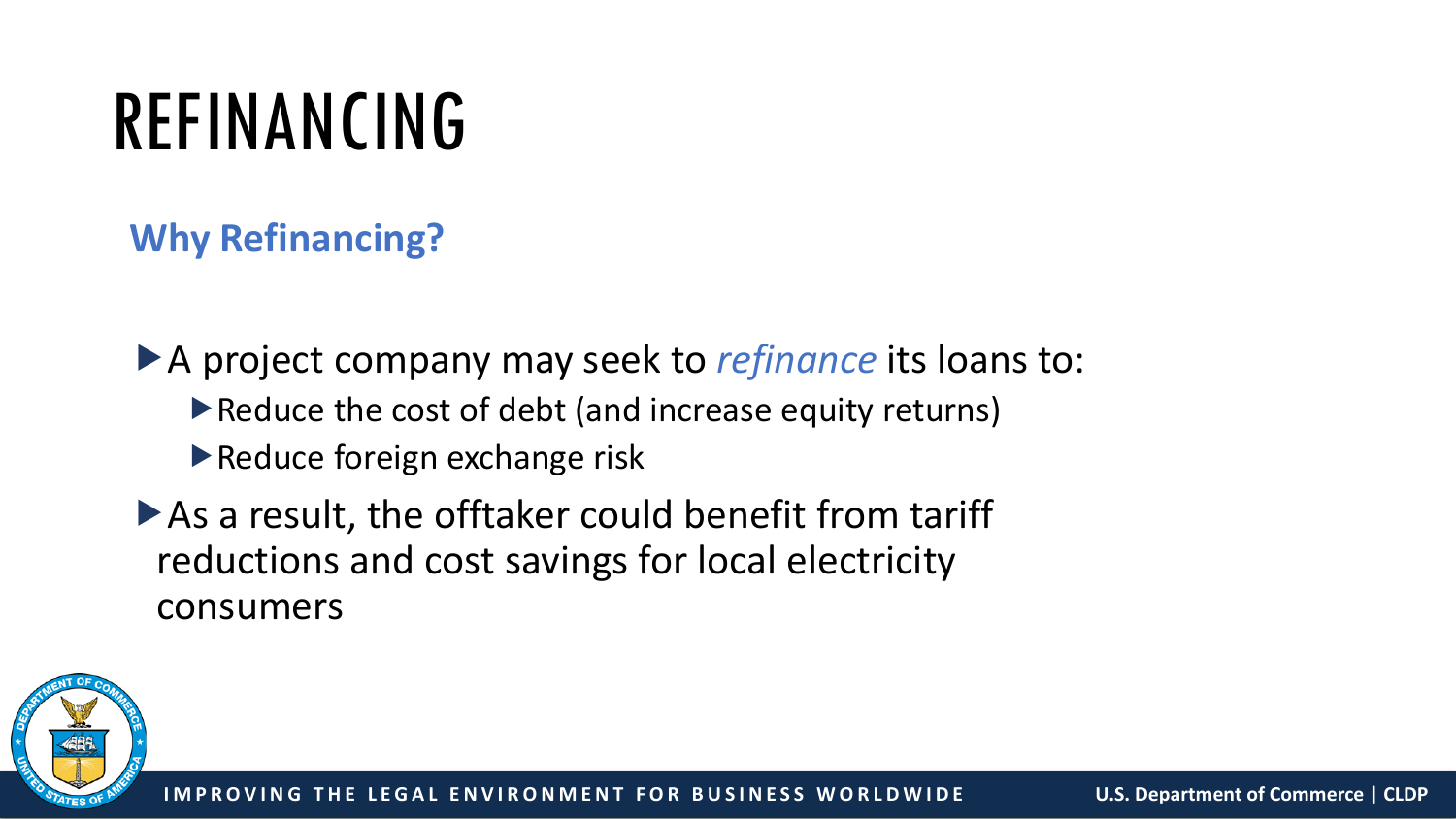## INVOICING AND PAYMENTS

### **INVOICES**

- $\blacktriangleright$  In order to get paid for the energy it delivers, the seller must *invoice* the buyer, usually monthly
- The invoice includes:
	- Capacity payment
	- **Energy payment**
	- Supplemental payments

#### **PAYMENTS**

Undisputed *payments* must be made in a currency agreed by the parties

- *Disputed amounts* are withheld from payment and contested, but an interest charge applies
- *Late payments* are subject to an agreed interest charge

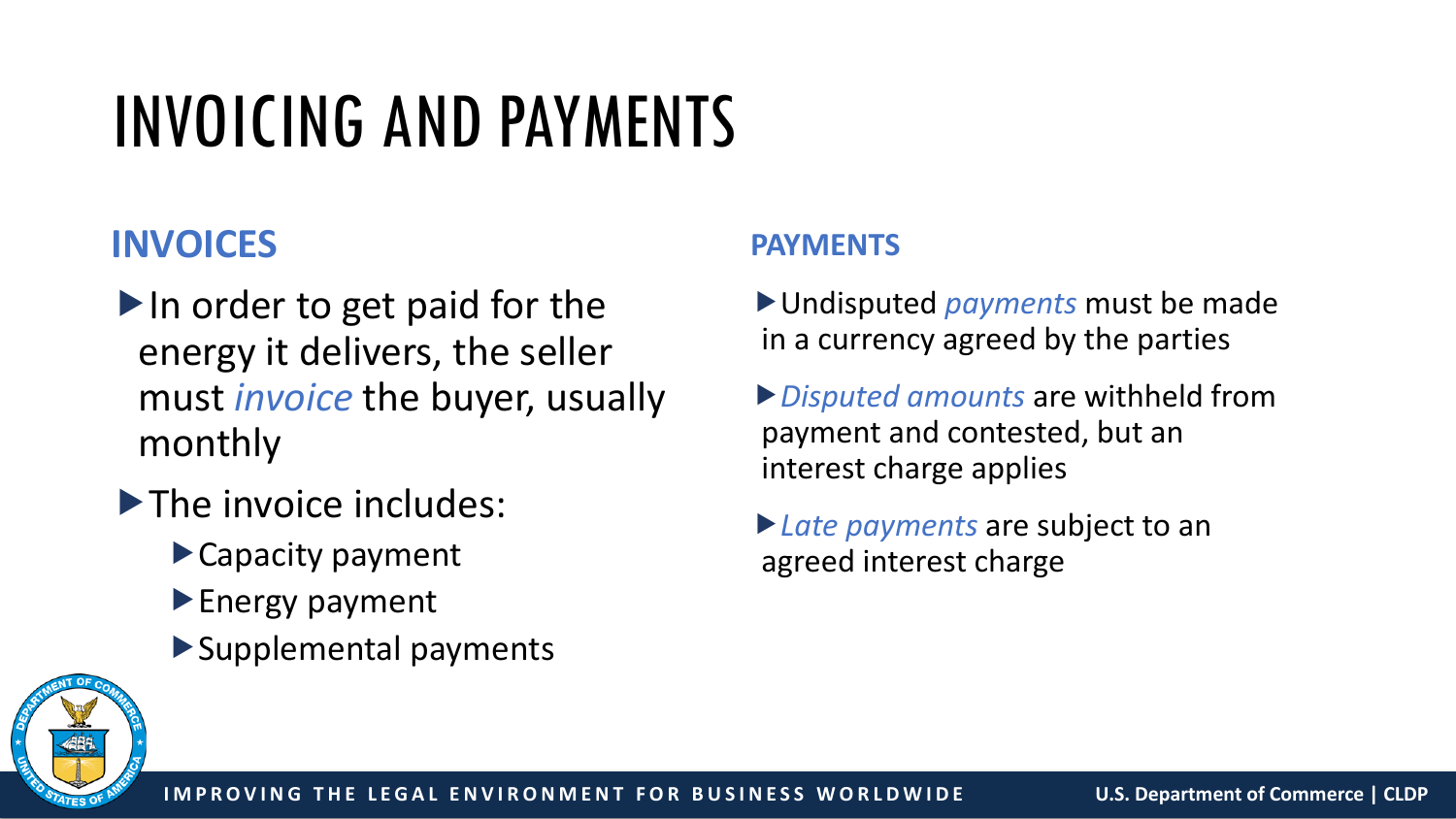# TAX EXEMPTIONS

### **Why Tax Exemptions?**

To incentivize investment in the energy sector, a host government may provide *economic incentives* in the form of tax exemptions

#### $\blacktriangleright$  They can be:

- Exemptions from custom import duties
- Reduced registration fees
- Reduced VAT
- Income tax holiday during the operational phase

Tax Exemptions improve a project's financial viability and encourage investment, thus allowing a lower tariff that benefits electricity consumers.